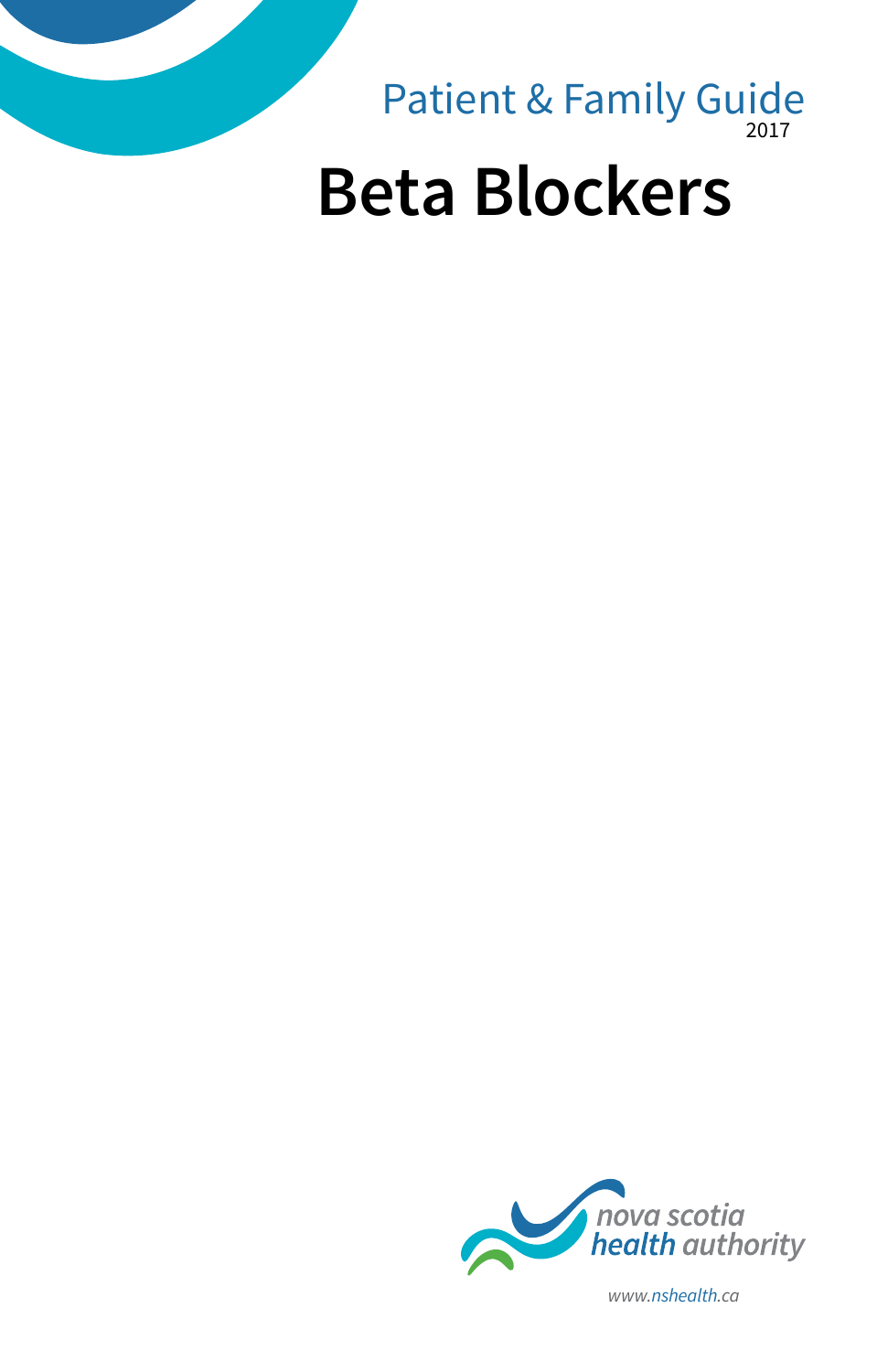# **Beta Blockers**

# **Why do I need this medicine?**

Beta blockers help your heart to beat at a slower, steadier rate so it doesn't have to work as hard. They can be used to treat high blood pressure, angina (chest pain), and/or to lower the risk of repeated heart attacks.

## **Examples:**

- › Metoprolol (Lopressor®, Betaloc®)
- › Atenolol (Tenormin®)
- › Carvedilol (Coreg®)
- › Acebutolol (Sectral®, Monitan®)
- › Bisoprolol (Monocor®)
- › Nadolol (Corgard®)

My medicine is called:

## **What are your questions? Please ask. We are here to help you.**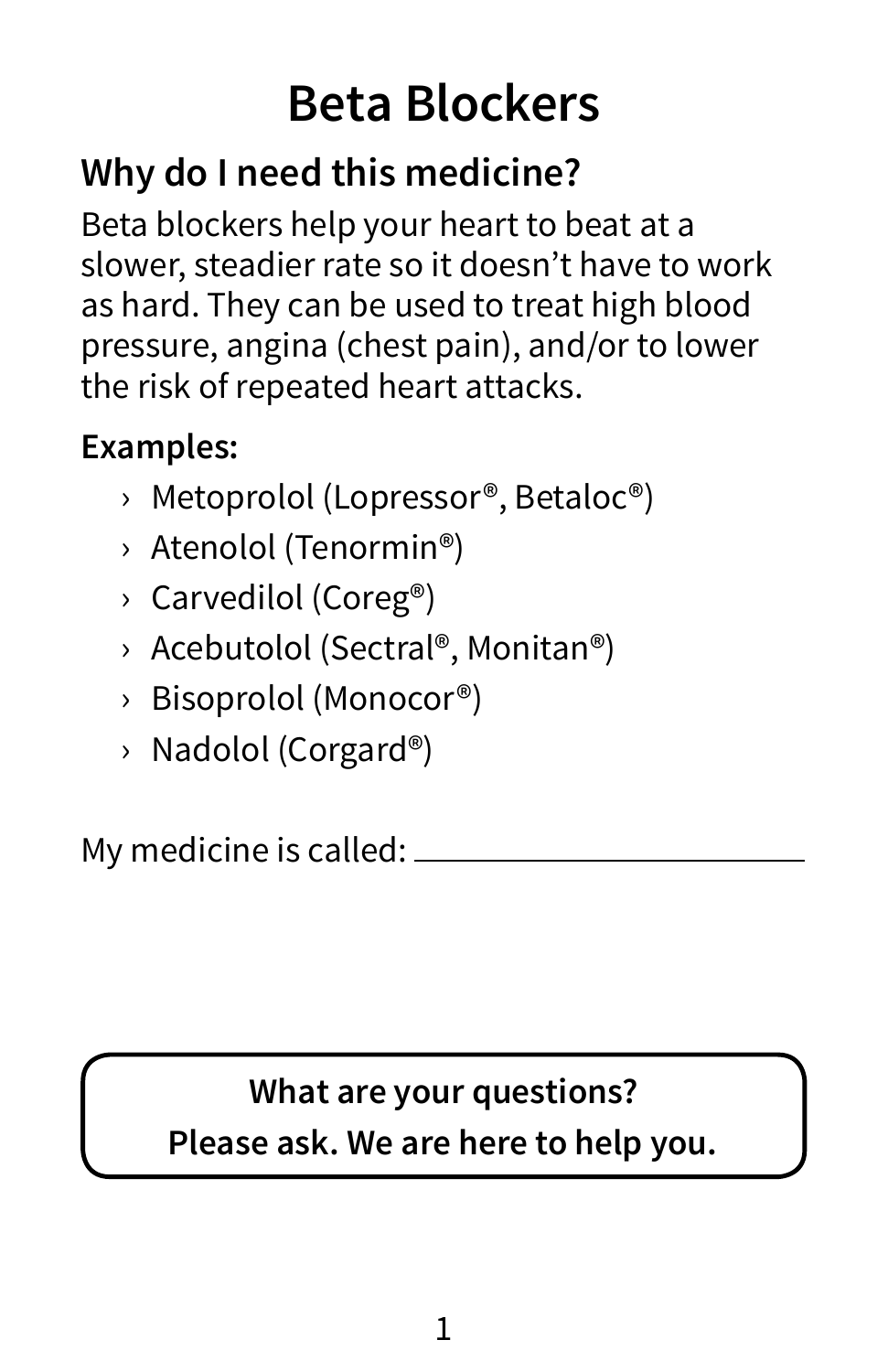# **How to take this medicine**

- Take this medicine exactly as directed. Even if you feel fine, your blood pressure can still be high.
- Most beta blockers can be taken with or without food, but if you are taking carvedilol (Coreg®), take it with food.
- Take it at the same time(s) each day.

# **How to store this medicine**

- Store your medicine in a tightly closed container at room temperature (15-30˚C) away from heat, moisture, and direct light. Do not store it in the bathroom.
- Keep all medicine out of the reach of children and pets.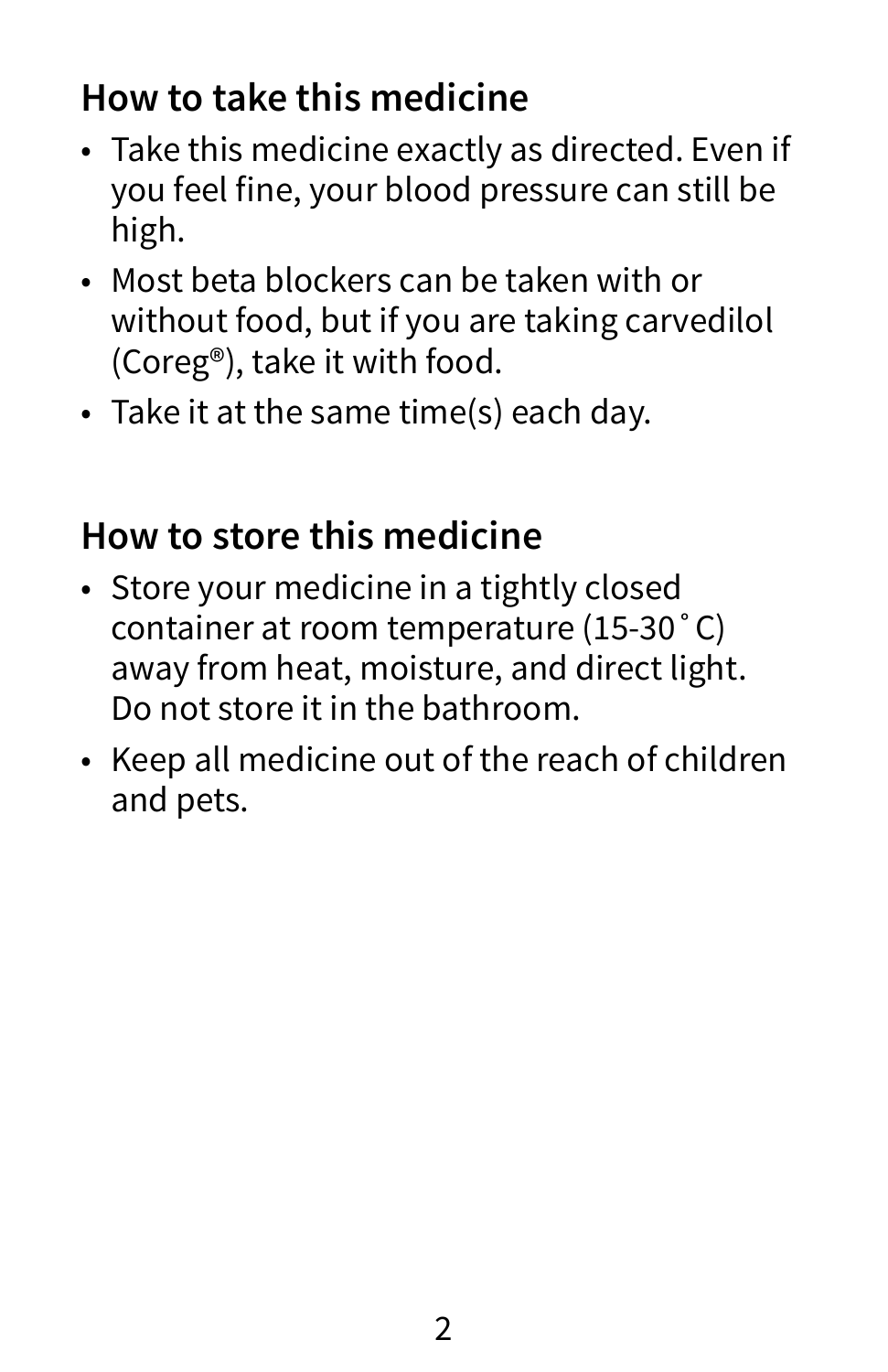# **If you miss a dose**

- Take the missed dose as soon as you remember.
- Skip the missed dose if it is almost time for your next scheduled dose.
- Do not take two doses at the same time.

# **Medicines and foods to avoid**

- Ask your doctor or pharmacist before taking any other medicines, including over-thecounter products.
- Your doctor or dietitian may suggest a low-salt diet.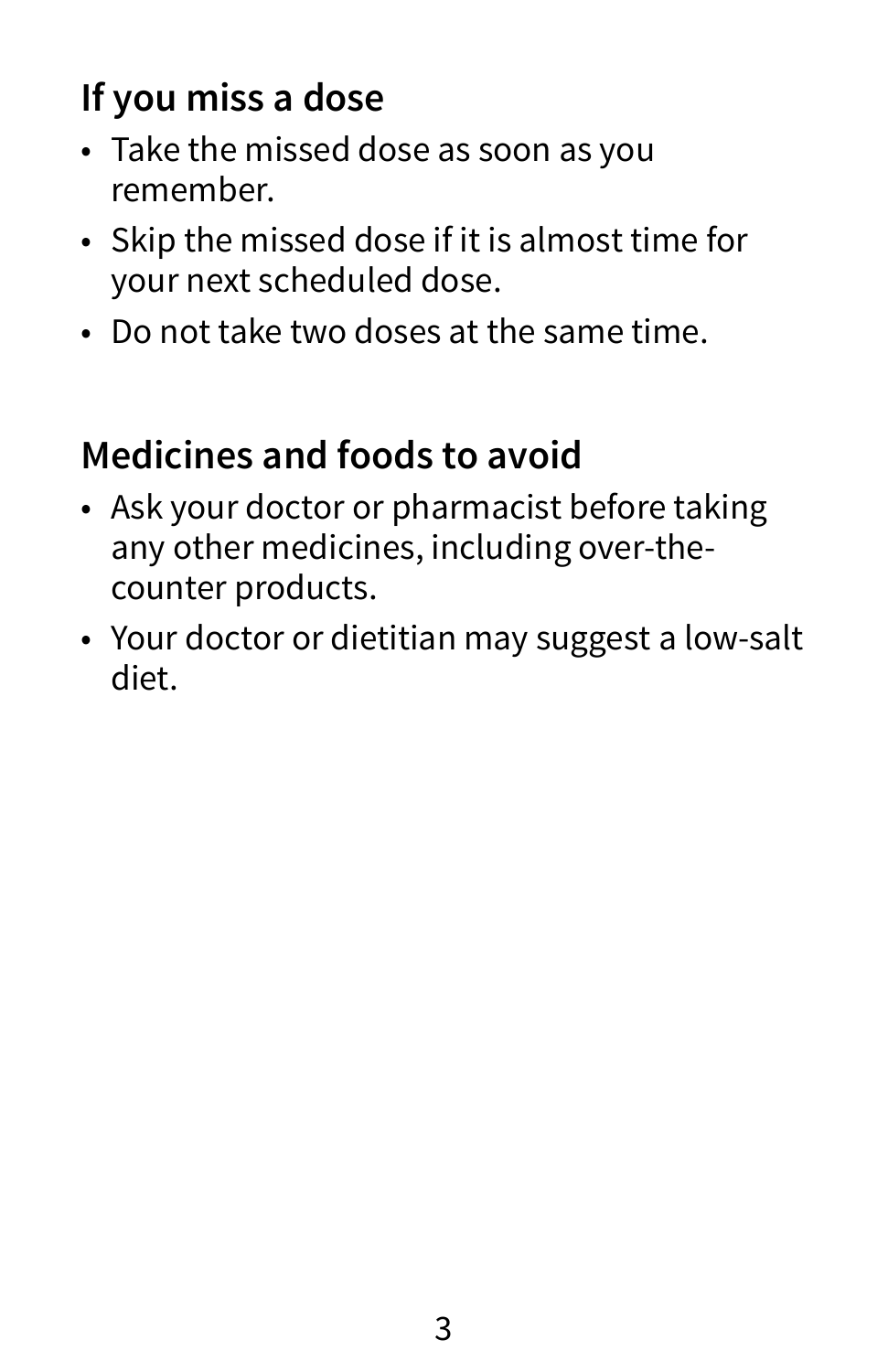# **Warnings**

Check with your doctor before taking a beta blocker if you have:

- › Emphysema
- › Asthma
- › Bronchitis
- › Thyroid disorders
- › Raynaud's disease
- › Diabetes
- › Heart disease
- **• Do not stop taking this medicine suddenly. You may need to take smaller doses before stopping this medicine completely.**
- This medicine may change the level of sugar in your blood and cover up the symptoms of very low blood sugar (hypoglycemia). If you have diabetes, you may need to measure your blood sugar more carefully and tell your doctor if you see any noticeable changes.
- This medicine may make you light-headed. To keep from getting dizzy, do not stand up suddenly, stand for long periods, exercise in hot weather, or take long, hot showers.
- You could be more sensitive to cold weather.
- Tell your doctor or dentist about all the medicines you are taking before having any type of surgery.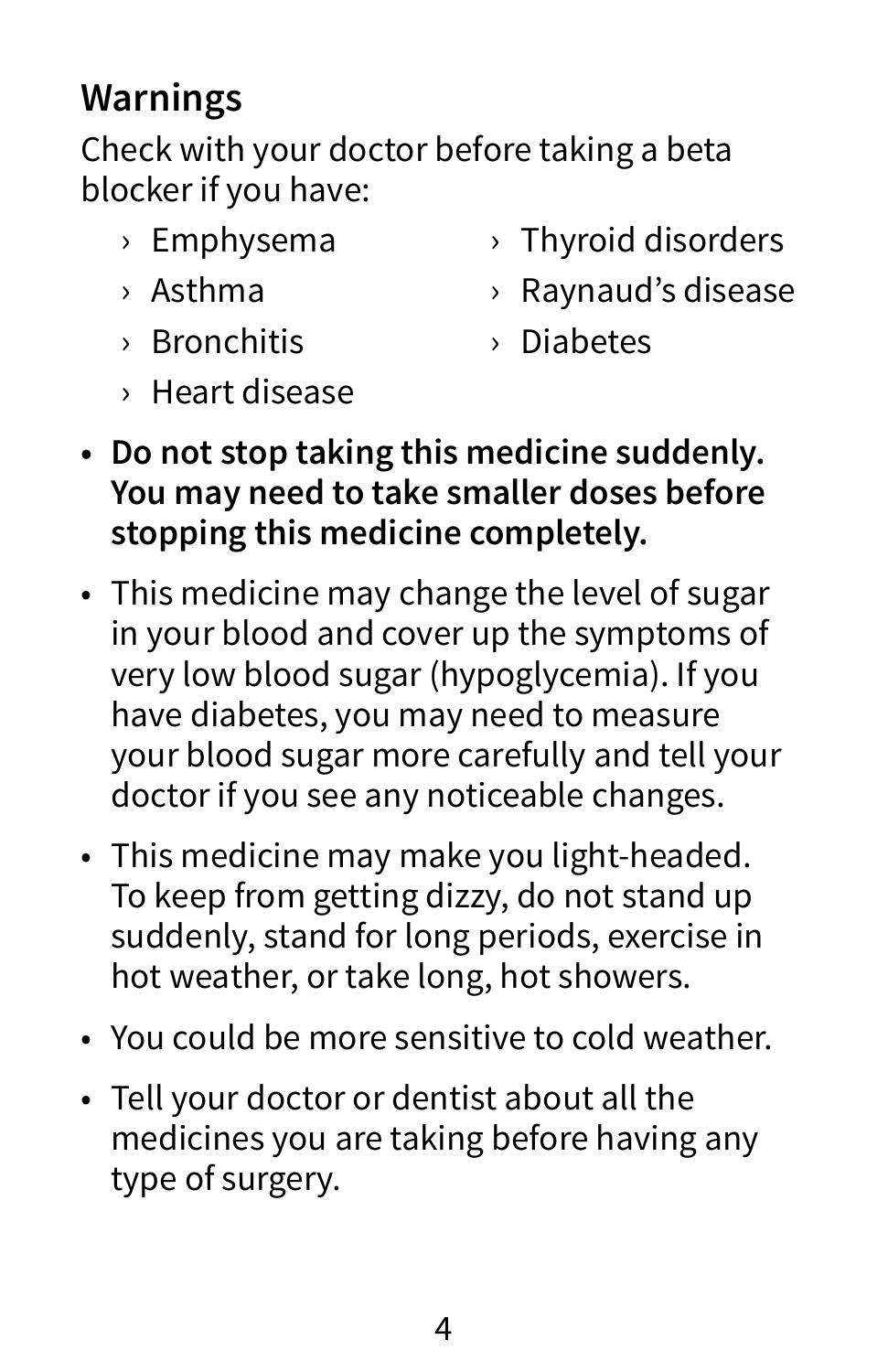# **Call your doctor right away or go to the Emergency Department if you have:**

- › Slow or irregular heartbeat
- $\rightarrow$  Chest pain that lasts longer than 15 minutes
- › Wheezing
- › Trouble breathing
- › Fainting
- › Extreme (very bad) dizziness
- › Swelling in your legs or ankles

# **If you have any of these less serious side effects, talk to your doctor or pharmacist:**

- › Dizziness
- › Drowsiness
- › Trouble sleeping
- › Strange dreams or nightmares
- › Weakness
- › Depressed mood
- › Trouble having sex
- › Cold hands and feet
- › Numbness in your fingers or toes

**If you have other side effects that you think are caused by this medicine, tell your doctor.**